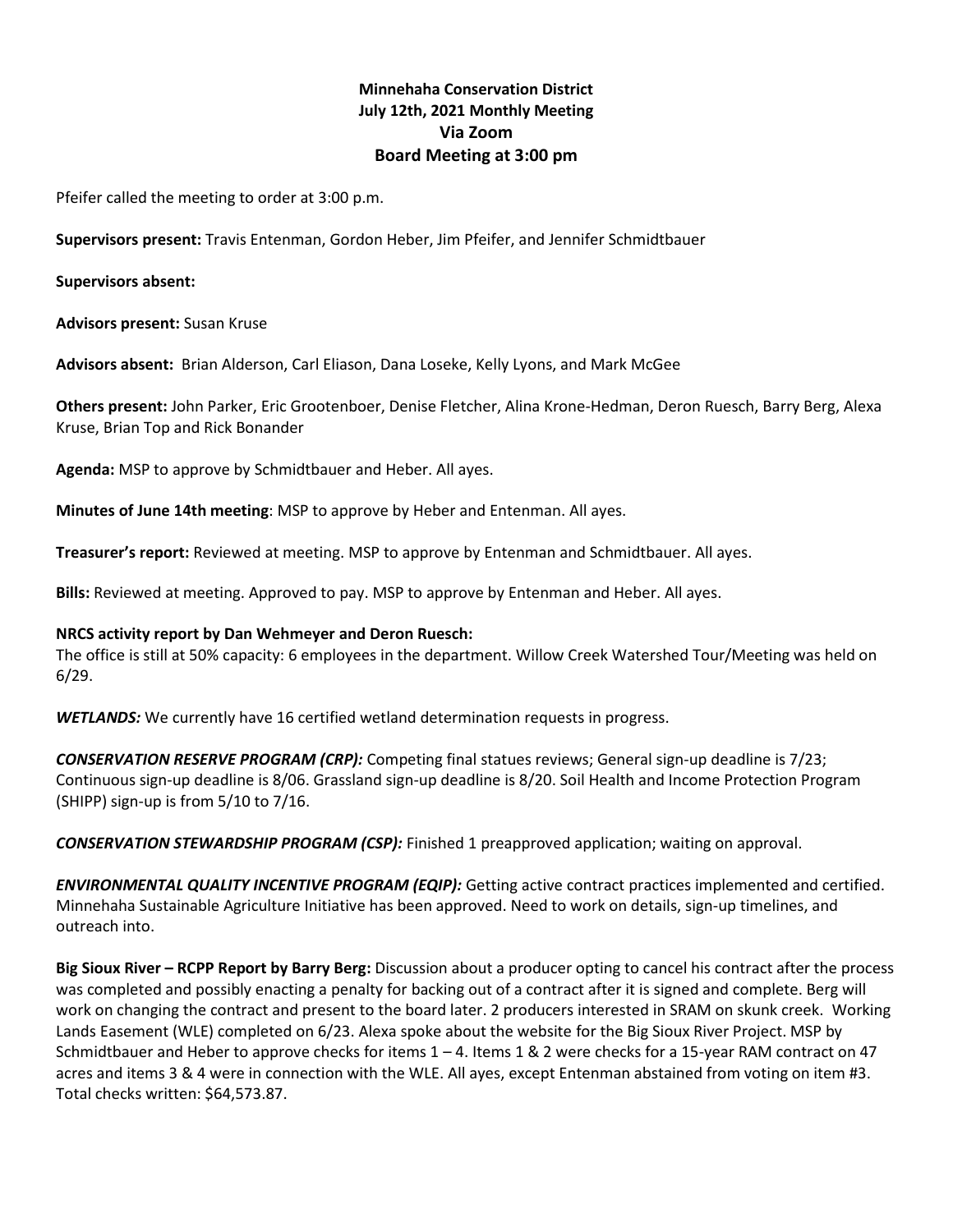**Urban Educator Report by Alina Krone-Hedman:** CIS (Conservation Implementation Strategy) proposal was approved for high tunnels, filter strips, etc. The area of interest is east of I29, north of highway 42 in Minnehaha county. Webinars will be held on 7/28 (green roofs and rain barrels) and 7/29 (native grasses, pollinators etc. in back yards).

## **Public Comment Time – 15 minutes** - None

**Update from Supervisors** – Heber spoke about attending the Leopold Award event, including a tour of the ranch, about 40 miles west of Pierre.

### *OLD BUSINESS*

**1. Service Report (bio-solids, tree planting, grass planting, Gevik Site, etc.)**

Bio-solids: Caught up until small grain is harvested. Trees: Planting and fabric application is complete for about 63 acres. Grass: Finished until the  $1<sup>st</sup>$  week of August. Sowed 700 acres with the 30' drill and 325 acres with the 15' drill. Spraying and mowing to complete. Gevik Site: Mowed.

**2. Gevik Site Engineering Consultant (Review website: [www.thinkconfluence.com\)](http://www.thinkconfluence.com/)**

Met with Chad Kucker and an intern from Confluence. Site maps presented at the meeting were shared and discussed. The committee will meet soon to consider the ideas and add more ideas.

### **3. Vacant Board Position Candidates Review**

Susan Kruse, Rick Bonander, and Allen Severtson had all indicated an interest in serving on the board. Heber noted that Susan Kruse has attended meetings regularly as an advisor and has used conservation practices on her land. Schmidtbauer agreed and expressed appreciation for the interested and qualified candidates. Pfeifer was also pleased with the candidates and would like the candidates who are not chosen for the position to consider participating as advisors. Parker mentioned that Dana Loseke has resigned his advisor position, as he is moving from the area.

MSP to appoint Susan Kruse as a board member by Heber and Entenman. All ayes. Bonander agreed to be an advisor.

# **4. Area Meeting – June 21st at 10:00 a.m. in Parker Community Center**

This annual meeting was attended by Parker, Heber, Ruesch and Wehmeyer. Discussion was held about approaching the legislature about more revolving fund loan money for districts to buy equipment or coolers and grant programs for customers. The State Riparian Grant program was discussed. Heber had made a motion to raise the speech contest award amount and it passed.

## **5. Leadership Training in Pierre – June 28 – 30 (Employees and Board Members)**

Parker and Grootenboer attended. It was good training on innovative ideas for districts, as well as bookkeeping strategies.

#### *NEW BUSINESS*

- **1. Board Approval for District Manager to Sign Conservation Plans and Provide a Report at Next Meeting** MSP to approve the District Manger signing conservation plans and reporting at the next meeting by Heber and Entenman. All ayes.
- **2. 2021 South Dakota Governor's Agricultural Summit (July 8-9)**

Parker and Top attended half days. They toured Brian Alderson's cattle barn and Cherry Rock Farms. Governor Noem spoke at the District and Hunter Roberts, Secretary of SD Dept. of Agriculture and Natural Resources, spoke about the Riparian Buffer Initiative.

## **Executive Session (if needed)** – not needed

*CONSERVATION PLAN APPROVAL* - None